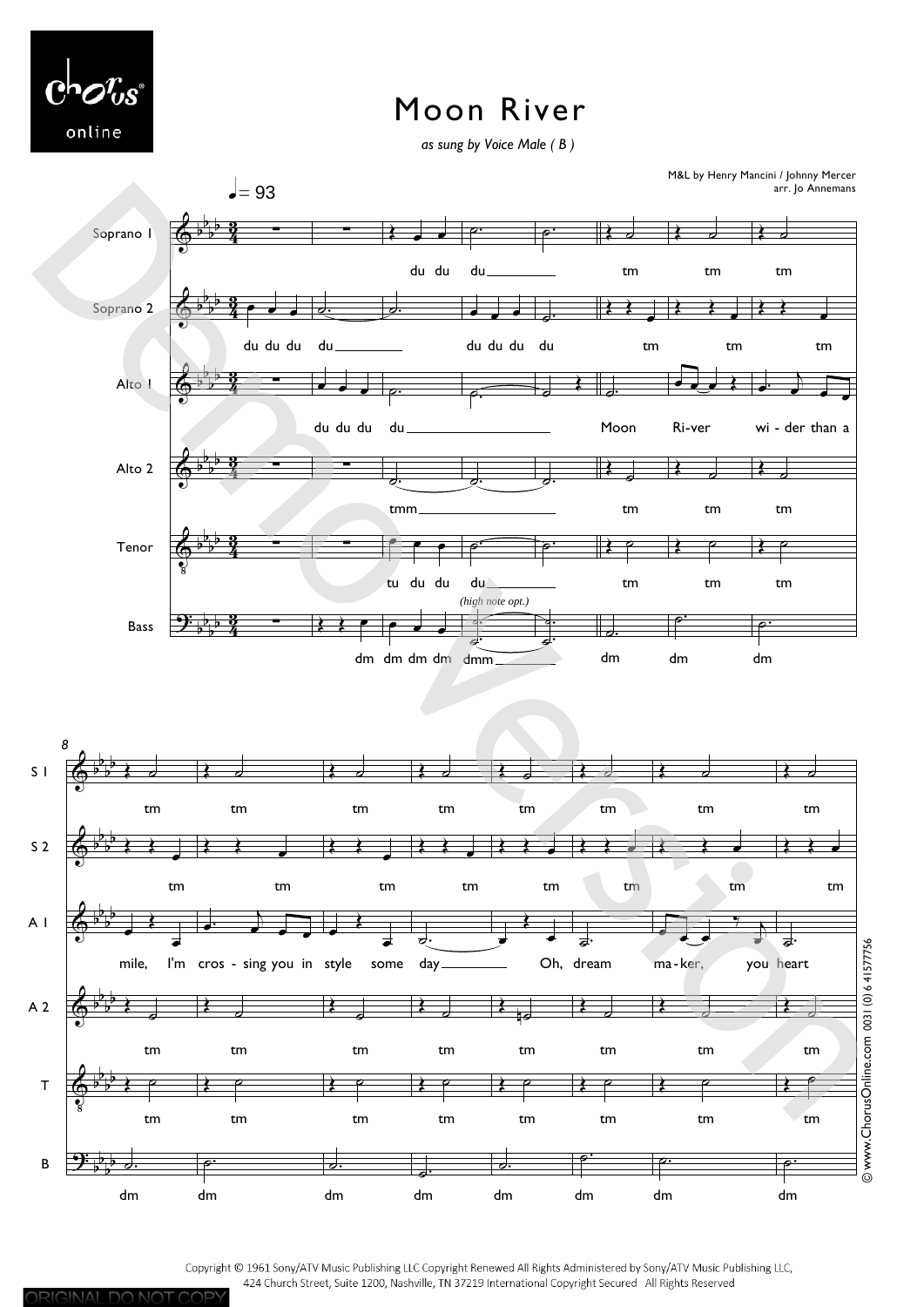

published by Famous Music LLC